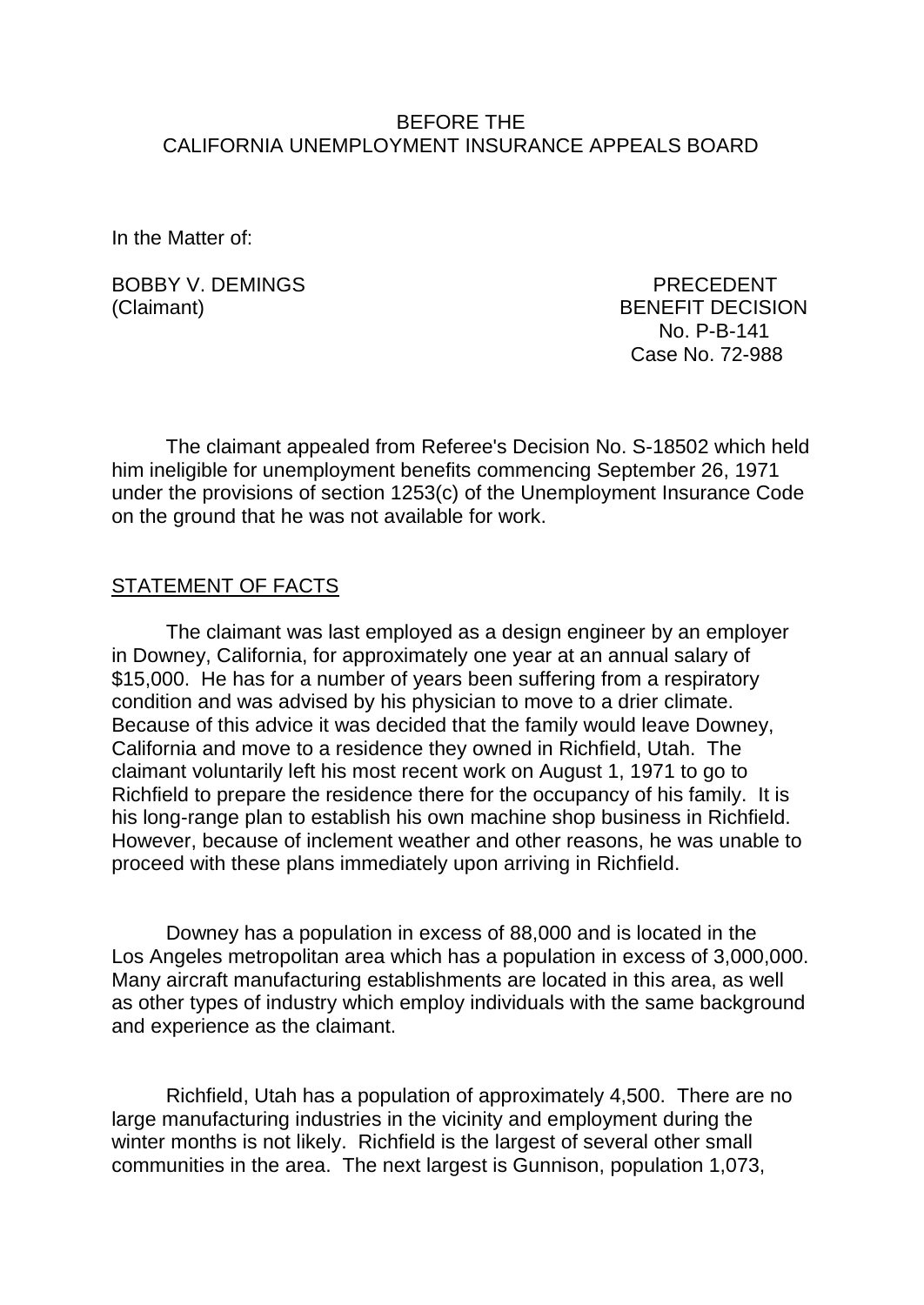which is approximately 30 miles north. The nearest large town to Richfield is Provo, Utah, approximately 122 miles north with a population of 53,131.

## REASONS FOR DECISION

Section 1253(c) of the Unemployment Insurance Code provides in pertinent part that an unemployed individual is eligible to receive unemployment benefits with respect to any week only if he was available for work for that week

As stated in Appeals Board Decision No. P-B-17:

"To be considered available for work a claimant must be ready, willing and able to accept suitable employment in a labor market where there is a demand for his services."

As a general rule a claimant who leaves work and moves to an area where there is little or no market for his services cannot be considered available for work.

Here the record shows that this claimant left employment in a large labor market area of Southern California and moved to a small town in Utah with a population of only 4,500. The type of work in which the claimant has had extensive experience does not exist in this area. It appears that his primary interest was not to obtain permanent work but to obtain work until such time as he can establish himself in private enterprise. To summarize, this claimant left employment in a large labor market area to move to an area where there is not a reasonable demand for his services. Thus, the claimant, for all practical purposes, when he moved from Downey, California to Richfield, Utah, withdrew from any significant labor market and therefore cannot be found to be available for work as required by section 1253(c) of the code.

It might be contended that this decision deprives the claimant of his constitutionally protected right to travel from state to state and settle where he pleases without unnecessary governmental interference.

In Galvan v. Catherwood, 324 F. Supp. 1016 (1971), a three-judge United States District Court of the Southern District of New York was confronted with a similar contention. In that case the claimants concerned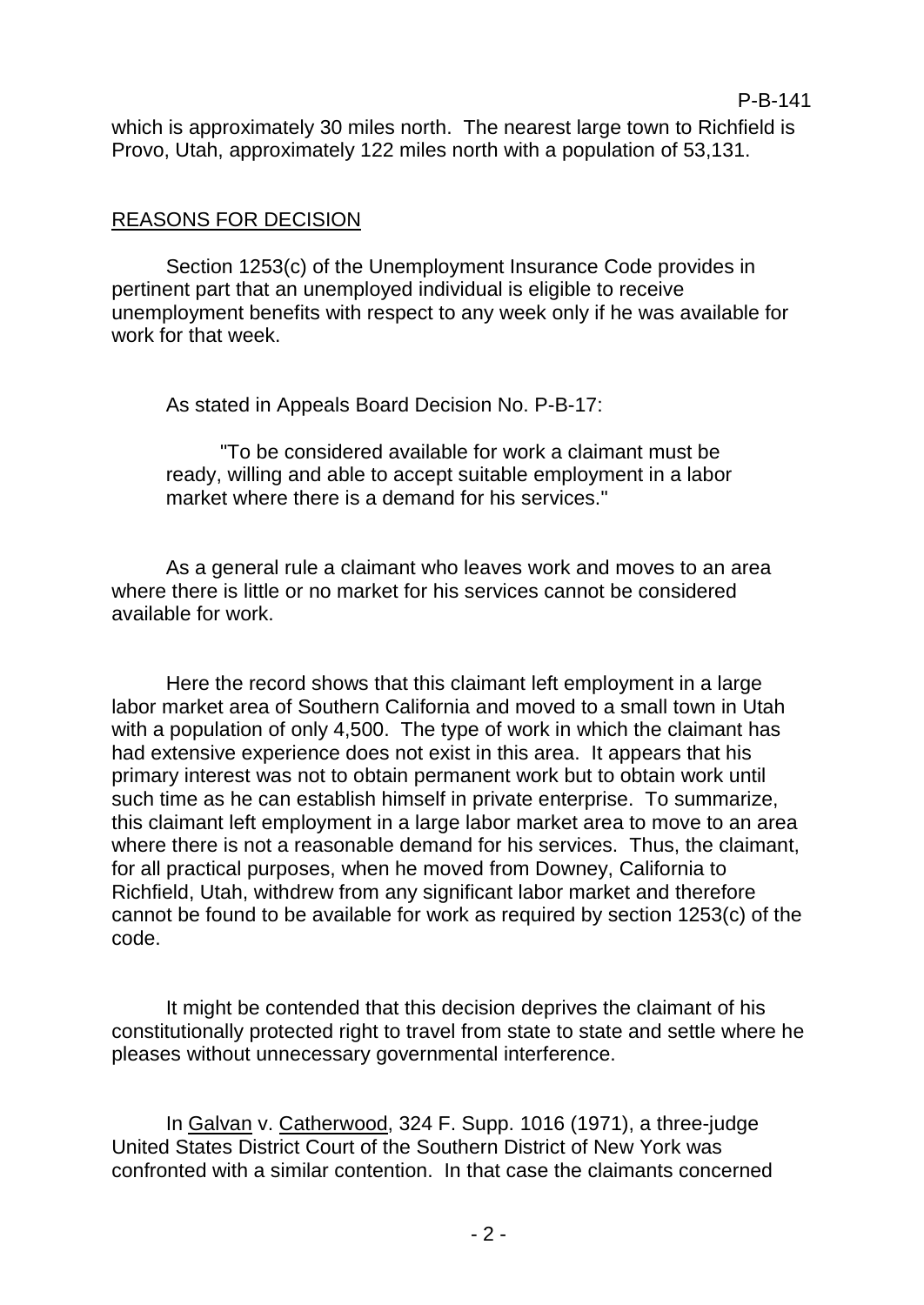moved from New York to Puerto Rico and filed claims for unemployment benefits under the New York Unemployment Insurance Code. There, the court stated in part as follows:

". . . the right to travel freely throughout the several states is not an absolute right. American citizens are 'free to travel \* \* \* uninhibited by statutes, rules, or regulations which unreasonably burden or restrict this movement.' Shapiro at 629, 89 S.Ct. at 1329. In the case before us, the restriction involved is a minor one; claimants forfeit their rights only if they go to an area of such 'high persistent unemployment' that they are deemed to have effectively isolated themselves from any possibility of reemployment. Furthermore . . . this limitation is reasonably and directly related to the long-standing and valid policy of the unemployment insurance provisions of New York law—e. g. that a claimant be 'ready, willing and able to work'." (The Illinois Supreme Court ruled to the same effect in Wadlington v. Mindes (259 N.E. 2d 257; appeal to United States Supreme Court dismissed.)

We are not in any manner in this case infringing on any constitutional right this claimant might have. All we are saying is that by moving to an area where there is no reasonable demand for his services, the claimant has by this act rendered himself not available for work and is therefore ineligible for benefits under the Unemployment Insurance Code.

Finally, the claimant states in part "I have paid into the unemployment insurance without complaint." It is true that when the California Unemployment Reserves Act was adopted in 1935 employees were required to contribute to the Unemployment Insurance Fund. However, the law was amended by the 1946 session of the legislature and since then no employee in California has made any contributions to the Unemployment Insurance Fund; only employers pay into this fund. Employees do contribute to the disability insurance program by deductions from their paychecks and such contributions are used solely for disability insurance purposes.